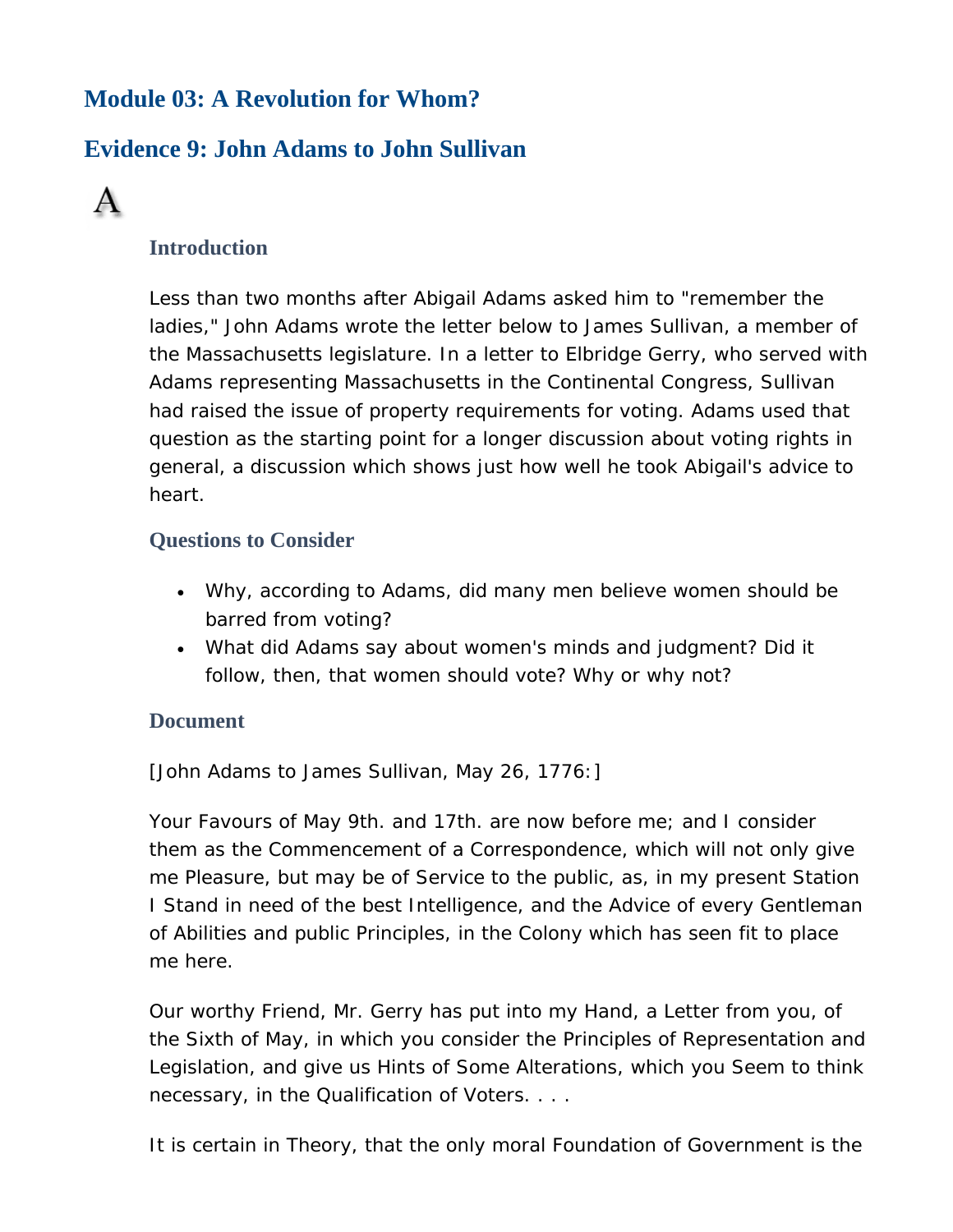Consent of the People. But to what an Extent Shall We carry this Principle? Shall We Say, that every Individual of the Community, old and young, male and female, as well as rich and poor, must consent, expressly to every Act of Legislation? No, you will Say. This is impossible. How then does the Right arise in the Majority to govern the Minority, against their Will? Whence arises the Right of the Men to govern Women, without their Consent? Whence the Right of the old to bind the Young, without theirs.

But let us first Suppose, that the whole Community of every Age, Rank, Sex, and Condition, has a Right to vote. This Community, is assembled--a Motion is made and carried by a Majority of one Voice. The Minority will not agree to this. Whence arises the Right of the Majority to govern, and the Obligation of the Minority to obey? from Necessity, you will Say, because there can be no other Rule. But why exclude Women? You will Say, because their Delicacy renders them unfit for Practice and Experience, in the great Business of Life, and the hardy Enterprizes of War, as well as the arduous Cares of State. Besides, their attention is So much engaged with the necessary Nurture of their Children, that Nature has made them fittest for domestic Cares. And Children have not Judgment or Will of their own. True. But will not these Reasons apply to others? Is it not equally true, that Men in general in every Society, who are wholly destitute of Property, are also too little acquainted with public Affairs to form a Right Judgment, and too dependent upon other Men to have a Will of their own? If this is a Fact, if you give to every Man, who has no Property, a Vote, will you not make a fine encouraging Provision for Corruption by your fundamental Law? Such is the Frailty of the human Heart, that very few Men, who have no Property, have any Judgment of their own. They talk and vote as they are directed by Some Man of Property, who has attached their Minds to his Interest. . . .

Harrington has Shewn that Power always follows Property. This I believe to be as infallible a Maxim, in Politicks, as, that Action and Re-action are equal, is in Mechanicks. Nay I believe We may advance one Step farther and affirm that the Ballance of Power in a Society, accompanies the Ballance of Property in Land. The only possible Way then of preserving the Ballance of Power on the side of equal Liberty and public Virtue, is to make the Acquisition of Land easy to every Member of Society: to make a Division of the Land into Small Quantities, So that the Multitude may be possessed of landed Estates. If the Multitude is possessed of the Ballance of real Estate, the Multitude will have the Ballance of Power, and in that Case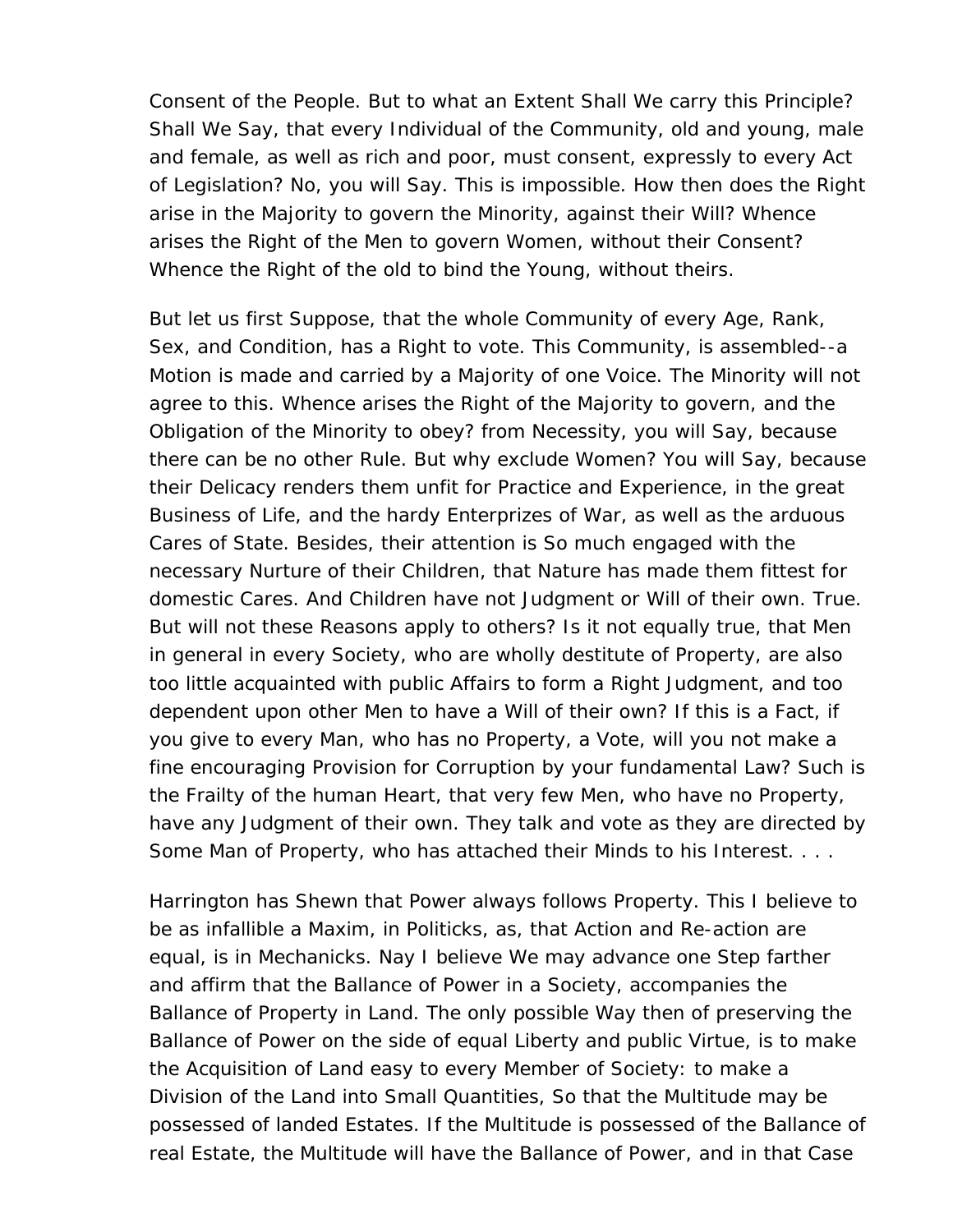the Multitude will take Care of the Liberty, Virtue, and Interest of the Multitude in all Acts of Government.

I believe these Principles have been felt, if not understood in the Massachusetts Bay, from the Beginning: And therefore I Should think that Wisdom and Policy would dictate in these Times, to be very cautious of making Alterations. Our people have never been very rigid in Scrutinizing into the Qualifications of Voters, and I presume they will not now begin to be so. But I would not advise them to make any alteration in the Laws, at present, respecting the Qualifications of Voters.

Your Idea, that those Laws, which affect the Lives and personal Liberty of all, or which inflict corporal Punishment, affect those, who are not qualified to vote, as well as those who are, is just. But, So they do Women, as well as Men, Children as well as Adults. What Reason Should there be, for excluding a Man of Twenty years, Eleven Months and twenty-seven days old, from a Vote when you admit one, who is twenty one? The Reason is, you must fix upon Some Period in Life, when the Understanding and Will of Men in general is fit to be trusted by the Public. Will not the Same Reason justify the State in fixing upon Some certain Quantity of Property, as a Qualification.

The Same Reasoning, which will induce you to admit all Men, who have no Property, to vote, with those who have, for those Laws, which affect the Person will prove that you ought to admit Women and Children: for generally Speaking, Women and Children, have as good Judgment, and as independent Minds as those Men who are wholly destitute of Property: these last being to all Intents and Purposes as much dependent upon others, who will please to feed, cloath, and employ them, as Women are upon their Husbands, or Children on their Parents. . . .

Society can be governed only by general Rules. Government cannot accommodate itself to every particular Case, as it happens, nor to the Circumstances of particular Persons. It must establish general, comprehensive Regulations for Cases and Persons. The only Question is, which general Rule, will accommodate most Cases and most Persons.

Depend upon it, sir, it is dangerous to open So fruitfull a Source of Controversy and Altercation, as would be opened by attempting to alter the Qualifications of Voters. There will be no End of it. New Claims will arise.